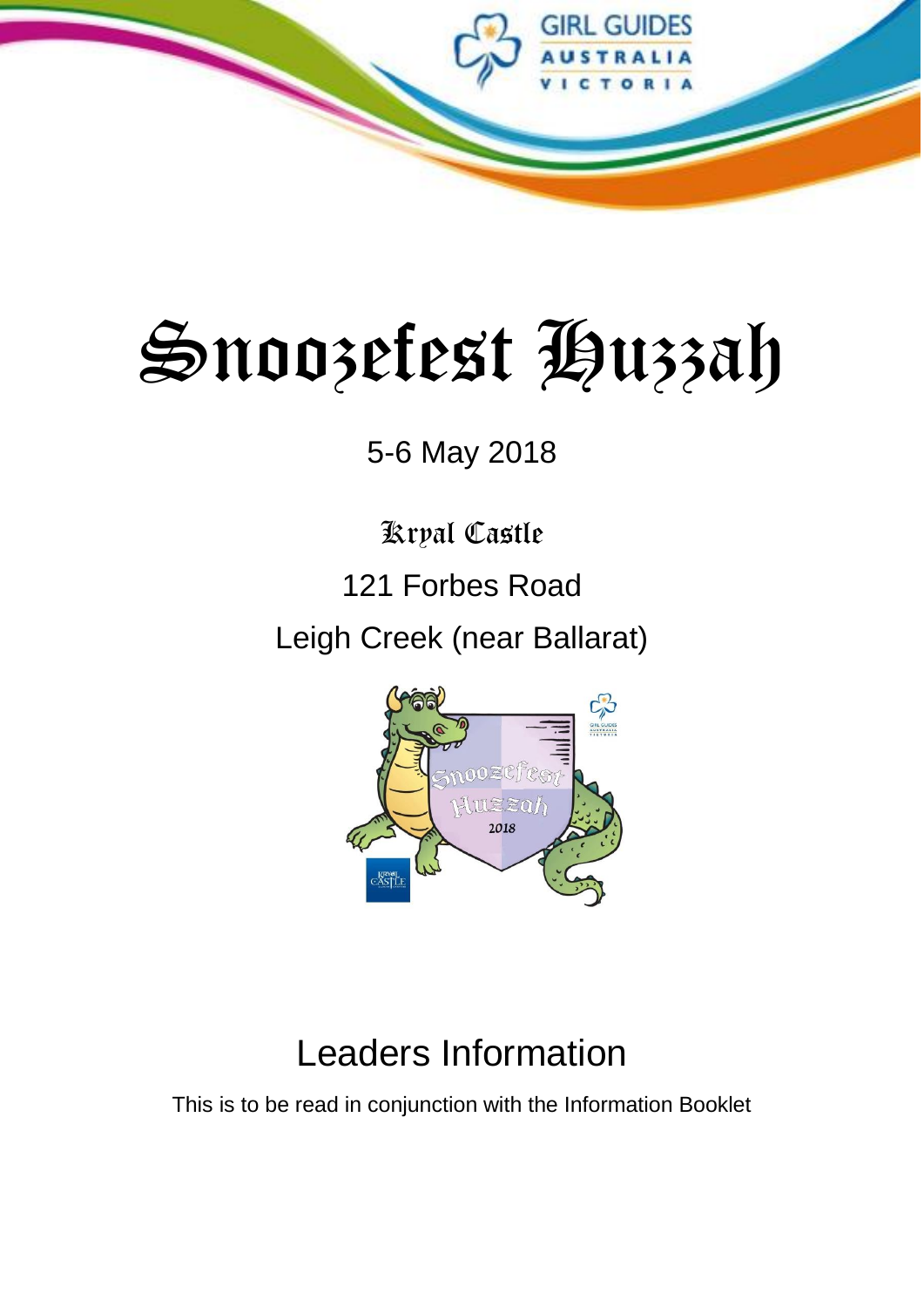#### Dear Leaders,

Thank you for considering to attend Snoozefest Huzzah, or helping your Guides prepare so that they can attend Snoozefest Huzzah. We're for girls, and it's Leaders like you who make that possible. Thank you in advance for joining us on what we know will be a fun adventure filled event!

This booklet contains the important information that Leaders need to know. Read it in conjunction with the Information Booklet to assist you in preparing your Guides, or answering any questions parents might ask.

If at any point you are unsure of something, please do not hesitate to email the organising committee at [snoozefest@guidesvic.org.au](mailto:snoozefest@guidesvic.org.au) or to call Girl Guides Victoria on 8606 3500. We are more than happy to help!

#### **The event and venue**

Snoozefest Huzzah 2018 is at Kryal Castle just outside of Ballarat. This is a medieval tourist attraction. It transports you to a place of knights, dragons, wizards, kings, and queens. Within the walls of the Castle set upon the top of a hill, you will find cobblestone walkways, mounted knights competing in joust tournaments, and medieval based activities. As Kryal Castle was built to resemble a medieval fortress there are a number of steps and cobblestone surfaces that may present some limitations for some members. If you have any concerns, please contact the committee to discuss this via [snoozefest@guidesvic.org.au.](mailto:snoozefest@guidesvic.org.au)

#### **Before the event**

For the enjoyment and comfort of you and your Guides, please prepare your Unit/District:

- Make sure they know how to put up their tent (**to be provided by your Unit/District**)
- Discuss ways to stay warm outdoors. It will be very cold with possible snow. Discuss thermal wear, wearing layers of clothing, and correct waterproof footwear (avoid gumboots as the ground is uneven and gumboots do not provide good ankle support).
- Ensure Guides have adequate bedding. If possible, have girls bring their bedding to a Guide meeting so that you can check it will be warm enough and help them with bedrolls. Please discourage the use of large blow up mats. They are bulky, time consuming, and do not provide adequate insulation from the cold ground.

#### **Leader expectations at Snoozefest Huzzah**

All Leaders are expected to abide by the Girl Guides Victoria Child Safe Policy. This is a long event, and it can be easy to become overwhelmed or tired. If at any point during the night you feel like you need to take a breather to regather yourself, please let a committee member know so we can organise a break for you. Our number one priority is to provide a safe and fun environment for everyone. Speaking to girls or other Leaders in a way that makes them feel unsafe will not be accepted. Please take some time to read the GGV Child Safe Policy (GO44 Child Safe Framework) and the GGV Code of Conduct. You should be aware of the Child Safe Framework, know where to access it on the GGV website, and know how to report a concern as outlined on the flow charts on page 39-40.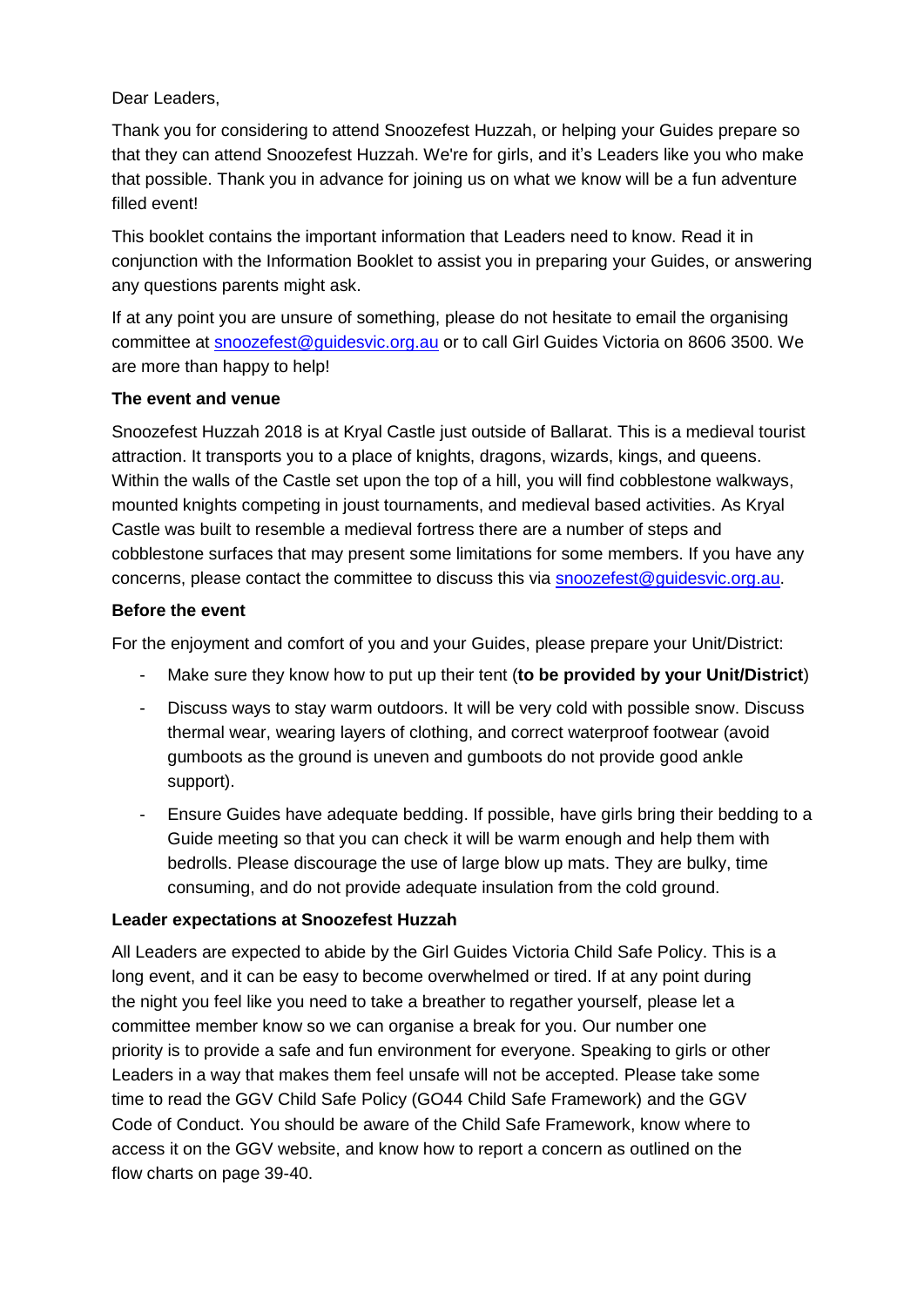All Leaders will be allocated a job for part of the event, with full instructions to assist you. At any point if you are not sure of something, check with a committee member for clarification. During the time outside of your job allocation, please assist with general supervision, or assist with other activities as needed.

We are looking for 4-6 Leaders who are prepared to take the night time tent supervision shift (from approximately 2.30 pm to 6.00 am). These Leaders will be patrolling the tent area and will be able to deal with any issues that arise. They will also have direct access to the Leader in Charge and First Aider if required. If you are prepared to be on the 'night shift', please indicate this on your Expression of Interest.

#### **Leader Expression of Interest and selection process**

**A**ll adults wishing to attend Snoozefest Huzzah 2018 are required to complete an [online](https://goo.gl/forms/XcgyG3xOB6syaclF3)  [Expression of Interest.](https://goo.gl/forms/XcgyG3xOB6syaclF3) This asks a variety of questions to help the organising committee understand your skills and abilities. Leader Expression of Interest will close on Thursday 29 March at 5.00 pm. No late expressions of interest will be accepted.

Leader selection will be based on the number of Guides registered, their location, and the event needs. All Leaders who filled in an Expression of Interest will receive an email by 4 April to advise them if they have been offered a place. Successful Leaders will have until 11.59 pm on 8 April to complete the online registration using a link provided in the email. If Leaders have not registered by this date, their place at the event may be offered to another Leader.

#### **Sign in process on Saturday**

Leaders should familiarise themselves with the sign in process to ensure a smooth start to the event:

- Guides will meet on the grassy hill to the left hand side of the Castle to find their Unit/District and Leaders.
- One Leader from each Unit/District group will need to collect nametags from the committee member outside the Castle gate.
- Once all your allocated Guides have arrived and you have handed out their nametags, please have Guides line up in alphabetical order and move to the correct registration line. **Do not collect health forms**.
- Each Guide must personally hand in their Health Form and medication. Only Epipens and asthma puffers may be kept with Guides; all other medication must be handed in to the First Aider in accordance to the GGV medication policy.
- Head to camping grounds/sleeping paddock or into the Castle as required.

To ensure the smooth running of sign in and the event, parents will not be able to access the camping ground or the Castle during the event. Encourage them to say goodbye as soon as possible after arrival.

If you and your Guides visit the Castle during the day, you will be asked to leave at 4.00 pm with the general public and line up to sign in. Your Guides are in your care outside of the event times of 4.30 pm Saturday to 9.30 am Sunday.